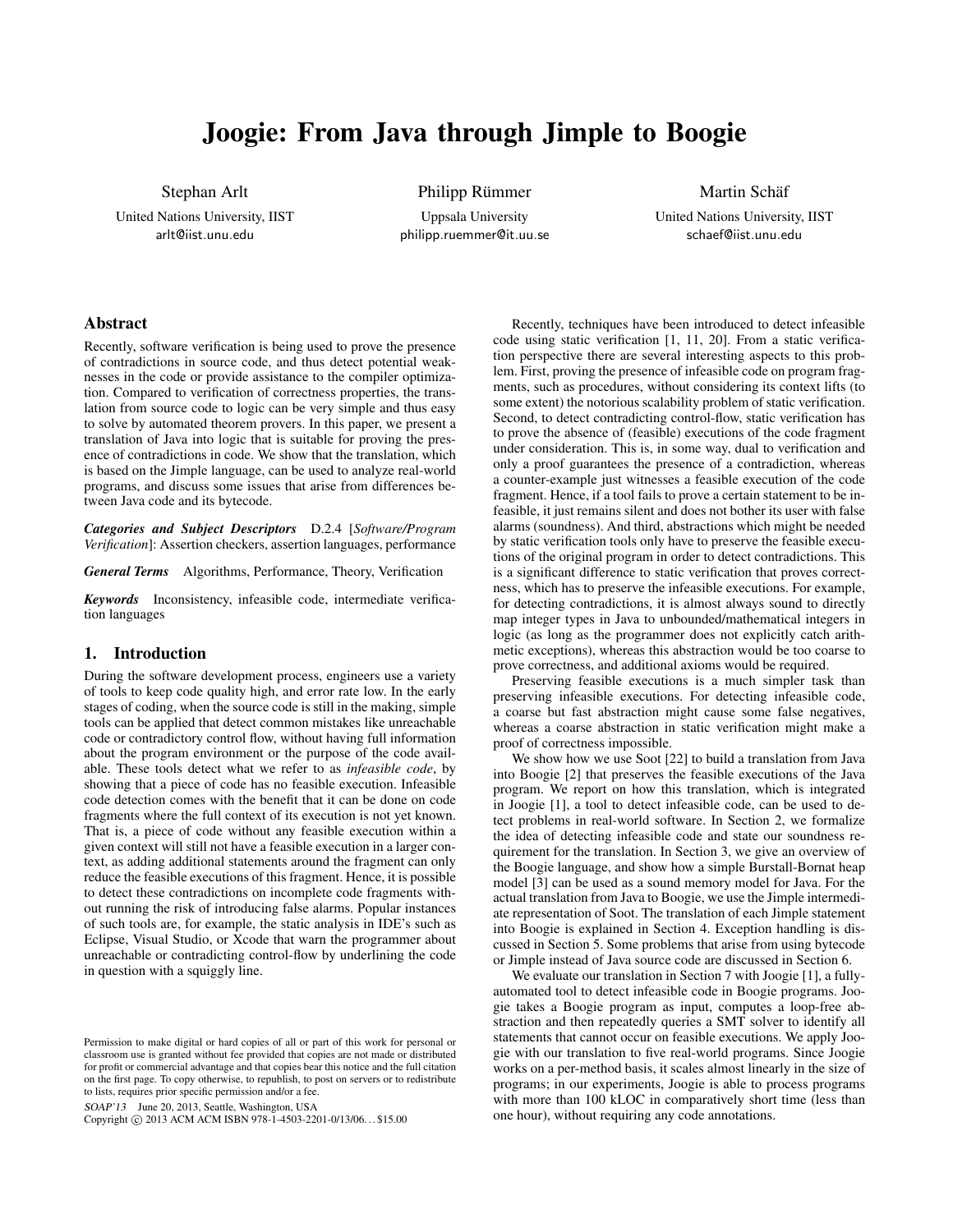# 2. Preliminaries

Throughout the paper we consider Jimple programs, which are a 3-address intermediate representation of Java bytecode. Jimple provides the usual statements one expects from Java bytecode, such as assignments, conditional jumps, switch cases, and so on. A control-flow path  $\pi$  of such a program is a sequence of statements  $\pi = s_0 \dots s_{n-1}$ . For the sake of simplicity, we assume that control altering statements such conditional jumps like if (e) goto L; are represented by assume statements assume(e) or assume(!e) on a control-flow paths. The execution of an assume statement assume(e) either does nothing if e evaluates to true, or blocks otherwise. For the execution of all other statements, we use the standard semantics of Java.

We say a path is feasible if it has at least one execution from start to end. The feasibility of a path can be checked using the weakestliberal precondition (wlp): the wlp  $wlp(P, Q)$  of a program P w.r.t. a post-condition Q is the set of all states, such that an execution of P started from such a state either terminates in a state satisfying Q or does not terminate at all. Hence, a given path  $\pi$  is infeasible if and only if the formula  $wlp(\pi, false)$  is valid (for the computation of wlp, we refer to [6]). In other words,  $\pi$  is infeasible if from any pre-state, the execution of  $\pi$  either does not terminate normally or ends in a post-state satisfying false. Since the latter case cannot occur,  $= wlp(\pi, false)$  only holds if  $\pi$  has no (normal terminating) execution.

To show the presence of infeasible code within a given code fragment, we have to show for some statement  $s$  that any complete path in this fragment that contains s is infeasible. That is, a contradiction exists if, for a given statement  $s$  in a program  $P$ , and the program  $P'$  which consists of all (possibly infinitely many) paths that contain s in P, the formula  $wlp(P',\text{false})$  is valid. Like other reachability problems, checking the validity of this formula is not decidable for the general case. Hence, abstraction is needed: we are looking for a program  $P^{\#}$  for which we can check the validity of  $wlp(P^{\#},\text{false})$ . Further we want that  $wlp(P^{\#},\text{false})$  is valid only if  $wlp(P', false)$  is valid as a soundness criterion. That is, if we can find a contradiction in  $P^{\#}$ , we want to be sure that there is a contradiction in  $P'$  as well, so we do not report a false alarm.

This abstraction consists of two steps. One step abstracts from a possibly infinite number of control-flow paths in  $\hat{P}'$  to a finite number in  $P^{\#}$  by abstracting looping control-flow. This abstraction is discussed elsewhere (e.g., [12, 20]). The other part of the abstraction is how to represent the type system of Java in a logic that can be understood by an automatic theorem prover.

To meet our soundness criterion, we have to be sure that our abstraction over-approximates the set of feasible executions of  $P'$ . A brute-force solution to this would be to approximate  $P'$  by the logic formula true that describes all possible executions. This is sound but would not reveal any contradiction. A precise approximation that can reveal all contradictions might result in a very complex formula which cannot be solved by automatic theorem provers.

In this paper we present a solution that is not sound in theory, but produces reasonably efficient formulas and, in our experiments, does not produce false positives. We first show the sound subset of our translation, and then discuss the issue of soundness.

## 3. The Boogie Language

Boogie [16] is an imperative intermediate verification language (IVL) that has been used to encode and analyse a range of highlevel programming languages. This section gives a high-level overview of the Boogie language (version 2), concentrating on the features that will be used to encode Jimple. For a more detailed definition we refer the interested reader to [16, 18].

A Boogie program is a collection of declarations, each of which can introduce *types, functions, constants, axioms, variables, procedures*, or *procedure implementations.*

**Boogie types** cover basic built-in data types like bool and int, as well as (monomorphic and polymorphic) map types. The latter are mainly used to represent language features such as arrays or heap (see below for further details). User-defined type constructors are introduced with the help of the type keyword; in the following example, ref is declared to be a nullary type constructor, Field to be a type constructor with one type argument (later used to represent fields of different types), and IntField is defined as a type synonym for the compound type Field int:

type ref ; type Field t; type IntField = Field int ;

*Functions* in Boogie are pure (i.e., total and free of side-effects), and mainly used to define background theories and language properties by means of axioms. For instance, a function mapping pairs of integers to integers can be declared with:

function  $pow(x: int, y: int)$  returns  $(z: int);$ 

Since the semantics of functions is not restricted a priori, functions are also called *uninterpreted.*

*Constants* are functions without any arguments.

*Axioms* are used to restrict the interpretation of functions and constants. For instance, the semantics of the function pow can be specified through the following axiom:

```
axiom (forall x: int, y: int ::
       pow(x, 0) == 1 & &
       pow(x, y+1) == x * pow(x, y));
```
The expression language for axioms is the same as used for procedure implementations (see below), and includes all operations common in programming languages (such as literals, arithmetic and Boolean operations, function and map applications, etc.), as well as first-order quantifiers.

*Variables* are mutable (can be modified by procedures) and are used to represent the state and data of encoded programs. Variables can be declared *globally* or *locally* within the scope of a procedure.

*Procedures* are used to encode the executable parts of a program, including functions, methods, constructors, etc. In contrast to Boogie functions, Boogie procedures can have side-effects and might be partial, for instance due to indefinite looping. Procedures can have both input and output parameters, and can also specify *pre-conditions* (states in which the procedure can be called), *postconditions* (states in which the procedure can terminate), and *modified global variables:*

```
var x : int;
var H : Heap;
procedure f(this : ref, y : int)
  returns (z : int) ;
  modifies x, H;
  requires y >= x;
  ensures z != 0;
```
*Procedure implementations* describe the behavior of a procedure in an imperative style. Boogie supports both structured and unstructured code in implementations; in the scope of this paper we concentrate on the latter. The main statements available for unstructured programs are goto (to one or multiple target labels, selected non-deterministically), assignments to variables, assume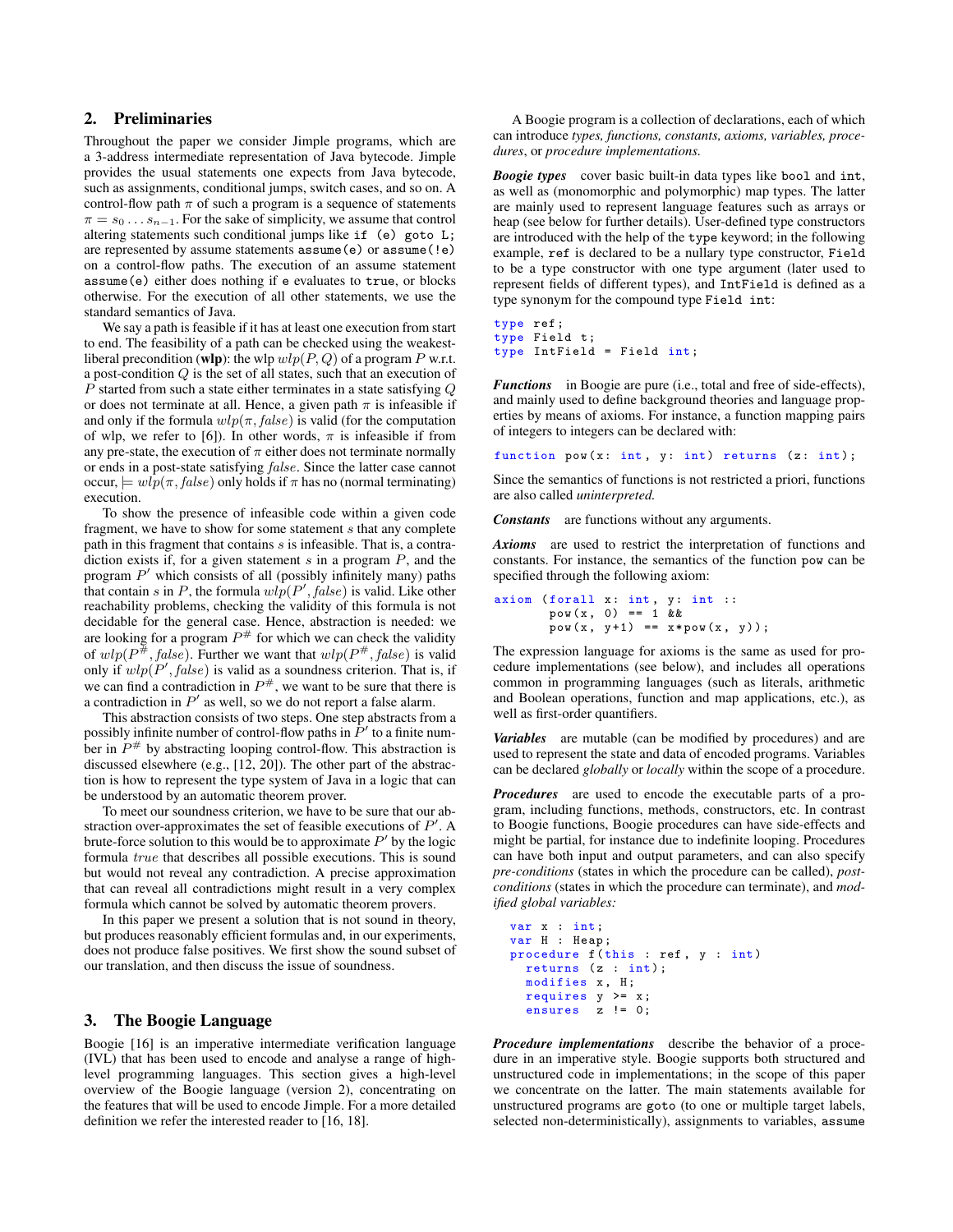and assert, return from a procedure, as well as call to other procedures; the semantics of each of the statements is as usual. It is clear that arbitrary control-flow graphs can be encoded in this language.

#### 3.1 Modelling Object-Oriented Heap

Most of the basic Java data types can be mapped straightforwardly to Boogie data types. Classes, objects, and arrays can be modelled in an elegant way with the help of *polymorphic maps,* which represent polymorphic functions that can be updated by assignments. The heap of a program is modelled as a map from heap locations to values. A heap location (i.e., instance field) is uniquely specified by a *reference* of a class instance and a *field* of the class. Parametric polymorphism (in the Boogie model) is used to express that the type of the value stored at a location depends on the type of the field. It is common to use the following pattern:

```
type ref ;
type Field t;
const x, y : Field int;
axiom (x := y);
const p : Field ref ;
```
#### type Heap =  $lt$   $\text{teif}$ , Field t]t;

This code defines a nullary type constructor ref, used for references, and a unary type constructor Field for instance fields. With the latter type constructor, constants x, y can be declared to represent (distinct) fields of type int, and p a field of type ref.

The type Heap is defined as a map from reference-field pairs to values, and used to explicitly represent heap by means of the variable H. The heap map is polymorphic in the type parameter t, expressing that the value stored at a Field t location has type t. The value of field x in an object obj is accessed using the map expression H[obj, x]; since x has type Field int, the type of H[obj, x] is int. The value of fields is updated using map update expressions like  $H[obj, x := 42]$ , returning a new heap (of type Heap) that coincides with H, with the exception that 42 is stored at the location  $\langle obj, x \rangle$ . Boogie also provides syntactic sugar to simplify updates as assignments in procedures.

Arrays, which are in Java allocated on the heap, can be modelled as objects with an implicit field that stores the array contents:

```
const $intElements : Field ([int]int);
const $refElements : Field ([int]ref);
```
If ar is a reference to an integer array, then an array element can be accessed using an expression like H[ar,\$intElements][5], and updated using

 $H[\text{ar}, $intElements := H[\text{ar}, $intElements][5 := 42]].$ 

# 4. Jimple to Boogie

With the memory model from the previous section, we can now translate most of the expressions and statements in a Jimple program in a straight forward manner.

*Expressions* As Jimple expressions are already simplified, their translation to Boogie is fairly simple. We translate Integer-typed constants directly to Boogie integers. As mentioned earlier this is not sound if the programmer explicitly catches arithmetic exceptions. In our experiments, however, this has never been the case. Integer arithmetic operations are handled by inlined functions. For the translation of the division operator, we further add an assertion to the Boogie program that guarantees the denominator is different from zero.

The prover we currently use in Joogie cannot handle real-values constants very efficiently. Therefore, we keep a map rmap :  $double \rightarrow var$  during the translation that replaces each float or double constant d by unique constant variable  $rmap[d]$ . For arithmetic operations on values and variable of these types, we use uninterpreted functions. This is a coarse but sound abstraction. Depending on the capabilities of the prover, more precision can be added.

For strings and characters we also keep a map  $smap: string \rightarrow$ var from variables to constant values to replace their occurrence by constant values. In addition to that, we keep a map slen :  $var \rightarrow int$  that maps each string variable to its length. That is, each time a variable is assigned to a string constant str, we add two statements to the Boogie program. The first statement assigns the variable to the respective constant variable  $smap[str]$ , and the second one assigns the length of str to the appropriate field  $slen[smap[str]]$ . Any operation on string variables is translated into a non-deterministic assignment to this variable.

This string handling allows us simple comparisons, if strings have been assigned to constant values within the same scope. In fact, this has proved to be sufficient to detect cases where programmers deliberately render code unreachable in stable releases of code. Of course, unreachable code is not a heavy target; however, other analysis methods were not able to detect such cases of unreachable code in our experiments.

*Array and Field Access.* Array and Field access is modeled as described in the previous section. For arrays, we store the size of the array as the −1st element of the array. Each call to the operator length is translated into an access of this field. For each array access, we add an assertion that the index is in the given array bounds. For field access, we assert that the used object is allocated. The instanceof operator is also modeled by an uninterpreted function and returns an unknown Boolean value.

#### 4.1 Statements

*Assignments and Invocations* With the above memory model and translation of Jimple expressions, assignments in Jimple can be directly translated into Boogie assignments. For procedure calls, we have to add surrounding statements to handle possible exceptions thrown by the callee. This is discussed in detail in Section 5.

*Enter and Exit Monitor* Monitor statements are not handled right now. This causes unsoundness if we expect the translation to handle this. We could as well say that this is the job of the static analysis. In any case, the unsoundness only causes false positives, if code is only reachable due to interleaving. In our experiments this only occurred once, where a trivial non-terminating loop was waiting for a response from the GUI.

*Conditional Choices* Conditional jumps are translated in a straight forward manner. Switch statements are first translated into nestedconditional choices and then translated accordingly. In Section 6 we discuss the soundness problems that arise from conditional choices.

*Return and Throw statements* Boogie uses specific return variables for procedures. Hence, we translate return statements to assignments of this variable. To model exceptional returning of a procedure caused by a throw statement, we use additional return variables that are only set if the procedure returns exceptional. As a procedure may throw different exceptions, we add one return variable for each type of exception that occurs in an uncaught throw. Exception handling is described in Section 5 in more detail.

## 5. Exceptions

The computation of verification condition in the presence of exceptions has been extensively studied (e.g., [10]). For preserving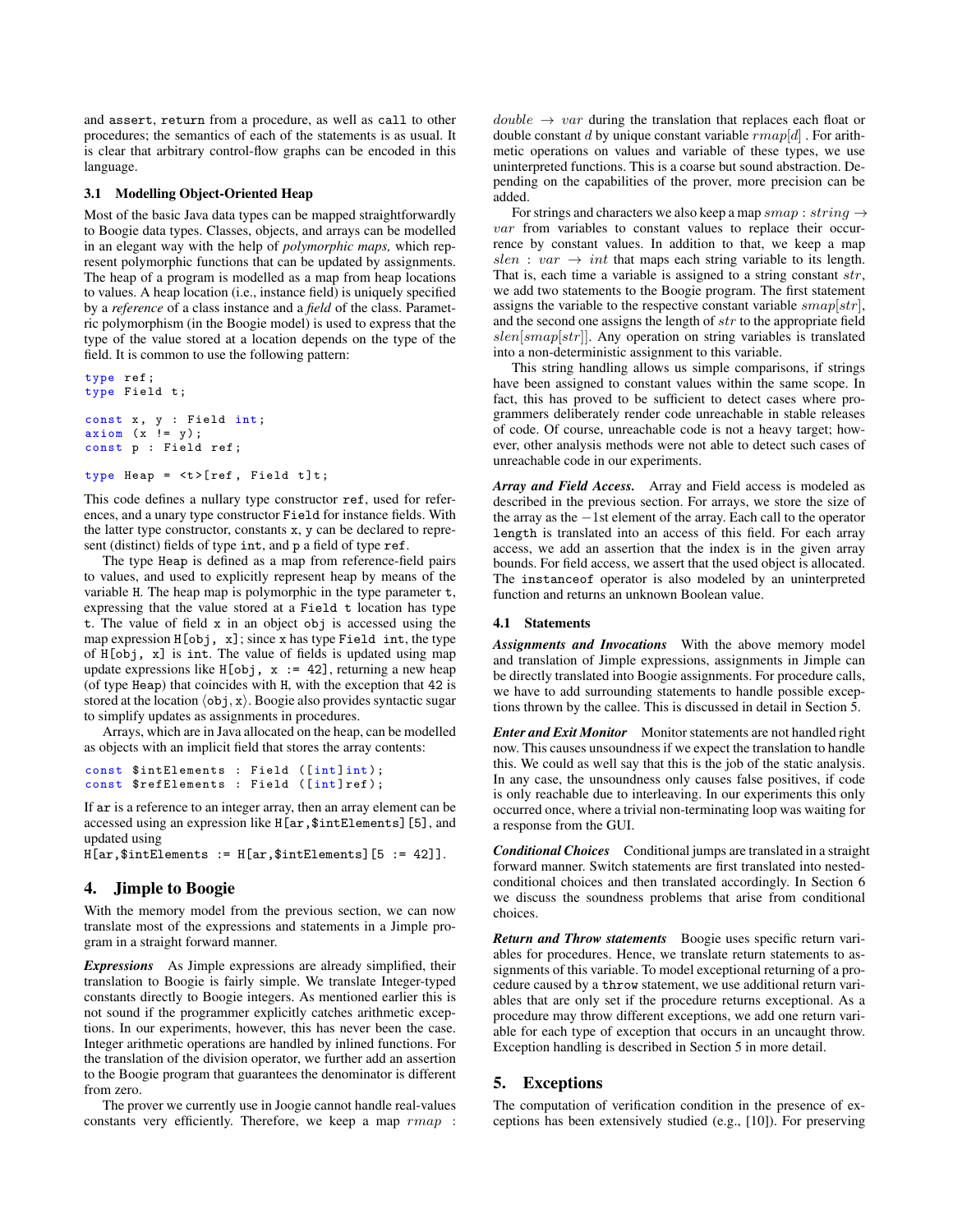```
void foo(C x, C y) {
  if (x == null & g y ==null) {
  ...
  } else if (x == null &y := null) {
  ...
 }
}
                                      if x != null goto 10;
                                      if y != null goto 10;
                                       ...
                                       goto label1 ;
                                     10:if x != null goto l1 ;
                                      if y == null goto 11;
                                       ...
                                     l1 :
                                       return ;
                                                                      if (x == null) {
                                                                        if (y == null) {
                                                                          goto 1;
                                                                        }
                                                                      }
                                                                      if (x == null) {
                                                                        if (y != null) {
                                                                        } else {/* unreachable
                                                                             */}
                                                                      }
                                                                      1: return
```
Figure 1. Code snippet with else if statement, its corresponding Jimple code, and a reconstructed version of it showing the unreachable branch. Through the none mutual exclusive conditions that are needed to enter each of the cases, unreachable blocks might be created.

the feasible executions of a program, a worst-case analyze is sufficient. We traverse the call graph from its leaves to its source and check for each procedure which exception can possibly be thrown. As our analysis in Joogie cannot detect all infeasible (and hence unreachable) code, the set of possibly thrown exceptions is an overapproximation as well. We translate exceptional returns like regular returns, only that they assign to different return variables. For each possible exception inside a procedure, we create one additional return variable of appropriate type to the procedure. To avoid creating redundant return variables we keep a simple type hierarchy.

Each time we encounter a throw statement, we use the type hierarchy to check if there exists a catch block that can catch an exception of this, or any of its super-types. If so, we create a local variable that we assign to the created exception and create a control-flow edge to the catch block. For an uncaught exception in a throw statement, we create a return variable, assign it, and return from the procedure. Note that this only works because we can be sure, that the caller will not use the normal return value if an exceptional return value is set.

For call statements, we make use of the multi-assignments in Boogie, and translate each procedure call into a Boogie statement of the form:

ret,  $ex1, \ldots, exN = cal1$  foo( $arg1, argM$ )

where each  $exI$  stands for a possible exceptional return. Then insert conditional choice for each exceptional return variable where rethrow the exception, if the variable is not null.

Finally-clauses are already eliminated by the bytecode translation. This, however, causes some problems with our translation which will be discussed in the following section.

We do not collect all possible exceptions. We only collect those that are created by a throw statement, and those that are in the throws clause of procedures which are not in the scope of our analysis (e.g., library procedures). NullPointerExceptions, or array bounds violations are modeled through assertions. We can model them as exceptions as well, but for now, we do not see any benefit in it, besides the neater theory, and it will result in larger Boogie programs. In theory, using assertions instead of exception is unsound, as code might be unreachable if the programmer catches, e.g., null pointer exceptions. However, this is bad style and did not occur in our experiments.

# 6. Translation issues

Infeasible code detected on the bytecode level does not always have corresponding infeasible code on the Java level. Sometimes, a line of code is cloned during the translation to bytecode. This may cause false warnings if one of the clones is infeasible but the other clone is not. That is, there may be an infeasible instruction in the bytecode, but the corresponding instruction in the java code also maps to other bytecode instructions which are feasible. Thus, the bytecode may be infeasible while the Java code still is feasible.

*Conditional branching and conjunctions.* Figure 1 shows an example of infeasible code in a Jimple program that does not have corresponding infeasible in its Java program. The problem is introduced by the else if branch of the Java program in the left column of Figure 1, which is translated to the Jimple program in the middle column. The right column shows a Java program that is equivalent to the Jimple program which illustrates the unreachable code that has been introduced during the translation. This problem only arises for conditional choices with else if branches and branch conditions with conjunctions which are not disjunct from each other. One could explain the infeasible block as follows: If the then branch is not taken but x is null the else if branch must be taken in any case, and thus the check for y becomes useless. However, reporting this in the Java code would be clearly considered a false warning. A solution would be to rewrite the code such that first, x is checked to be null, and only if this holds y is checked in a nested if. However, this has to be done on the Java side even before the translation to Jimple.

*Finally Clauses.* An unavoidable source of false warnings that arises from using bytecode instead of source code are finallyblocks, see Figure 2. Let us assume that the procedure creator can throw an exception of type MyException. What happens in the bytecode and also later on in the Boogie program is that there is a path from the try block into the finally block on which we can assume that the exception was not thrown. And there is a path from the try through catch into finally where the exception is thrown. The problem is that the bytecode clones the finally block, such that the block that is reached from try is different from the one reached from catch. Hence, in the finally block reached from catch, obj must be null because creator threw an exception. Thus, the line labeled with A is unreachable in this copy of the finally block, but, as it might be reachable in another copy of the finally block, reporting it may introduce false warnings.

The only way to avoid false warnings in the presence of finally blocks is to identify copied statements. Unfortunately, this information is not available in the bytecode. Currently, we use a heuristic that works well in practice but is no general solution. First, we use the option of Soot to preserve the original Java source code line number for each statement in the Jimple program. Note that one cannot look for cloned statements, because the bytecode or the Jimple code may introduce or rename local variables, so the statements in the different clones are not exactly the same.

In the Jimple program with original line numbers, we iterate over a procedure body and check if we find the same line number multiple, but non-consecutive times. It is important to consider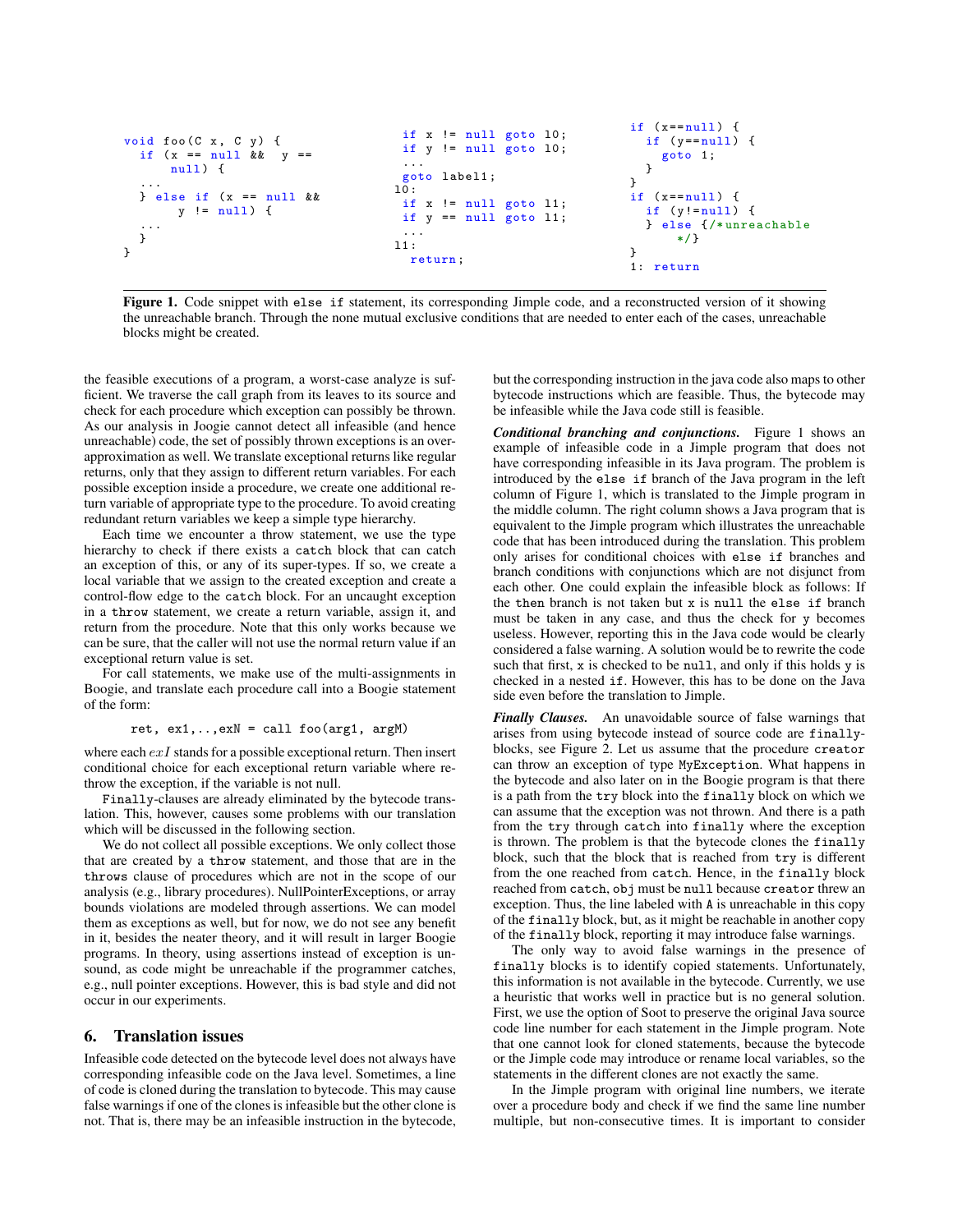```
void foo () {
  C obj = null;try {
    obj = creator () ;
  } catch (MyException e) {
  } finally {
    if (obj != null) {
A: // unreachable
    }
 }
```
Figure 2. Code snippet with finally statement, which causes a false warning.

only non-consecutive repetitions, as consecutive repetitions can be introduced, e.g., by multiple initialization. This solution is not robust against hostile users. If, e.g., the user writes everything into one line, this approach obviously fails. However, we assume that Java programmers usually follow established code conventions at least to some extent.

Once we have identified all non-consecutive repetitions we have several options: the precise way would be to eliminate all but one clone, introduce a helper variable that is a assigned to a unique value at each location that can jump into the finally block, and add conditional choice over this variable with the corresponding backjumps to the end of the finally block. Currently, we use a cheaper workaround: we keep record of all cloned statements, and only if all clones of one statement are infeasible, we report it to the user.

For a proper solution to this problem we would need to carry the information about which statements have been cloned from the Java code through the bytecode to the Jimple code.

*Sources of Unsoundness* Beyond the above mentioned soundness issues which arise from the difference between Java code and bytecode, our translation has other sources of unsoundness which we introduced on purpose for more efficient infeasible code detection. As mentioned before, we do not model runtime exceptions. That is, code that is only reachable if such an exception is thrown will become unreachable. This did not happen in our experiments. Further, we do not model aliasing. For a given code fragment (in our analysis we only consider procedure bodies), if a piece of code is only reachable if there is an alias between variables in the initial state, we will wrongly report it as unreachable. This did not happen either in the experiments.

## 7. Evaluation

We evaluate our translation and the issues of unsoundness discussed in the previous section on five benchmark programs: the CASE tool ArgoUML, the mind-mapping tool FreeMind, the time tracker Rachota, a tiny word processor called TerpWord, and our tool, Joogie, that does the translation. The benchmark programs are picked without any deep consideration of statistic validity, but due to their size, we believe that they give fairly realistic results. Joogie, and all AUTs are available online<sup>1</sup>.

The goal of this evaluation is to measure how many instances of infeasible code can be found and how many false positives are being emitted. Note that all the AUTs are stable releases, so it is unlikely to find much infeasible code, as the applications hopefully have been tested before.

Table 1 shows that, with our translation, infeasible code detection takes in average less than a second per method, and we are able to find infeasible code in each of the analyzed programs. However, in all programs besides Rachota, we report false positives. Fortunately, all but one false positive arise from one of the two issues

discussed above: code duplication of finally blocks or non-existing control-flow from conditional choices. Both cases can be handled by incorporating information about the source code into the Jimple translation. Only one false positive occurred for another reason in FreeMind, where a function calls System.exit, but our translation does not know that this call terminates the program.

In conclusion, we can say that our experiments show that a very simple translation is sufficient to detect infeasible code, and that most sources of unsoundness do not cause false warnings in practice. Further, the two main sources of false warnings can be eliminated with little engineering effort.

# 8. Related Work

Various approaches have been presented that use Jimple [21] as a basis for static analysis of Java (byte) code. For brevity, we refer to [14] for an overview. In this paper we discuss how we can use Jimple for *infeasible code* detection. Infeasible code detection algorithms have, for example, been presented in [1, 7, 8, 13, 20]. The approaches presented in [8] and [13] use a syntactic pattern matching directly on the source code of C resp. Java programs. In [7] and [20] algorithms to detect infeasible code in C programs are presented which are implemented in clang and llvm, however, these papers do not discuss the translation from source- to intermediate code in detail. Joogie [1] detects infeasible code in Jimple (or Java) code. This paper discusses the translation used in Joogie in detail.

There is a large body of research on intermediate verification languages (IVLs), and the encoding of real-world programming languages into IVLs. The two most widely used IVLs are Boogie [16] and Why [9]; for both languages mature implementations and frameworks are available to parse, type-check, and analyze programs. We concentrate on Boogie in this paper (an introduction is given in Section 3), but all results straightforwardly carry over to Why, or to other IVLs with comparable functionality.

Among others, Boogie has been used to represent programs in the following programming languages:

The design of Boogie was motivated by the requirements of the Spec# [2] language, which is a variant of C# (and a verification system) extended with verification-related features and code annotations. Our work is similar to Spec# in that we process programs on the level of bytecode (Jimple), not on the level of source code (Java). Spec# uses a highly sophisticated verification methodology tailored to functional verification, whereas our method targets detection of infeasible code, and is therefore more lightweight, automatic, and scalable.

A translation of a substantial part of the Java bytecode language to Boogie was presented and proven sound in [15]. The translation was designed for functional verification of Java programs, but uses a heap model similar to the one defined in Section 3.1. In our work, the use of the Jimple language enables a simpler translation than defined in [15], since only a smaller number of instructions, and no operand stack has to be considered.

There are multiple tools for analyzing C programs by means of encoding into Boogie, including Havoc [4] and VCC [5]. Both approaches use detailed and accurate models of the heap in C, to the extent necessary to analyze low-level code such as operating systems or drivers. Like Spec#, such tools are tailored to functional verification, not to the detection of infeasible code, and demand a substantial amount of user interaction.

Dafny [17] and Chalice [19] are academic languages that support verification by means of translation to Boogie. Dafny is objectoriented, and its heap model can be represented in Boogie in a similar manner as the model defined in Section 3.1. Chalice was designed to explore verification methodologies for concurrent computations. Both Dafny and Chalice are tailored to functional verification, and require annotation of programs by the user.

<sup>1</sup> http://joogie.org